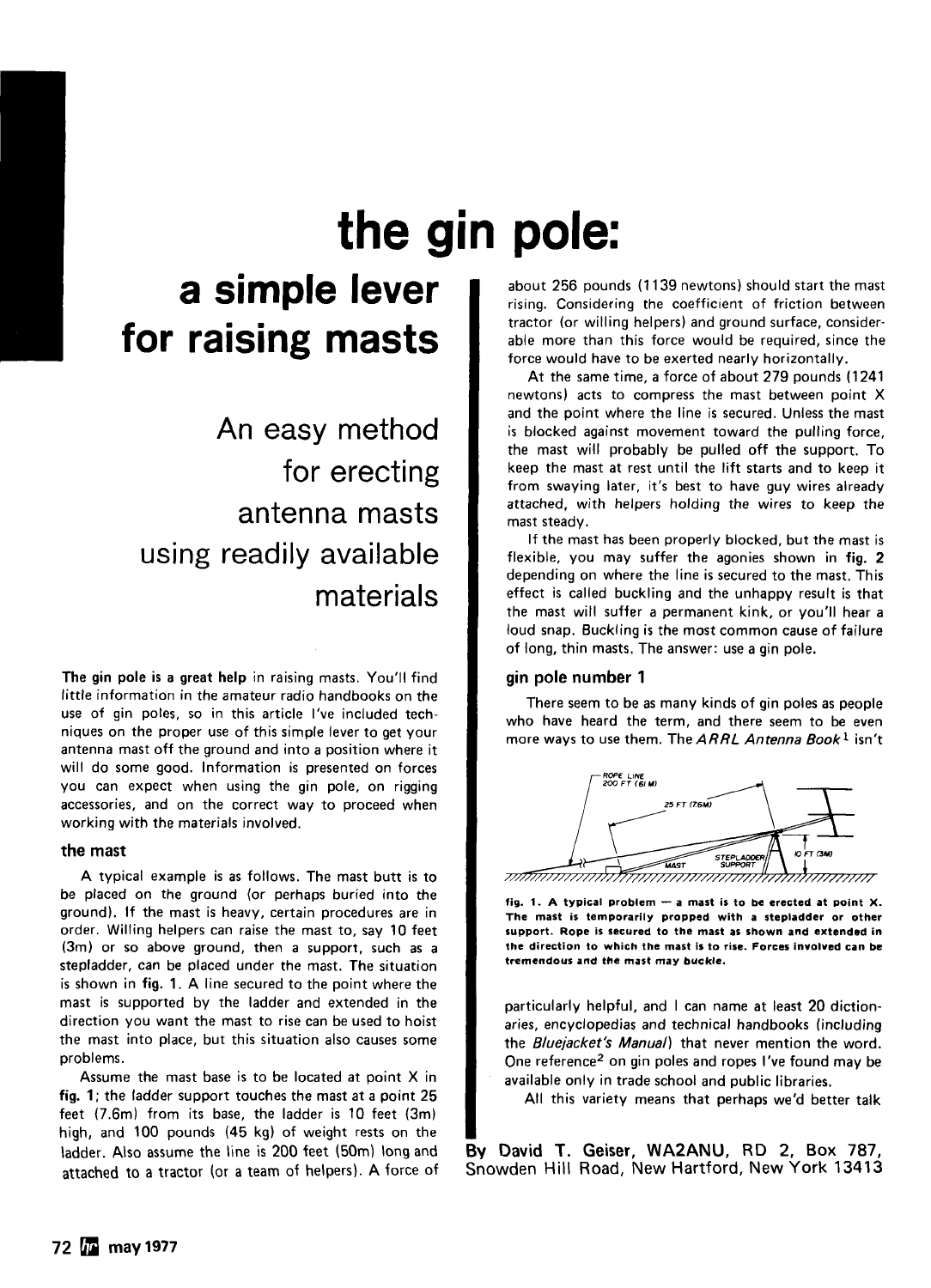

fig. 2. The buckling problem. In sketch (A) a single rope is secured above the mast balance point, which allows the mast to sag, as does a single rope secured to the top of the mast (B). In either case the mast may buckle.

about a few of the more successful kinds of gin poles so you can adapt the material you have to the job when it's time for the antenna-raising party.

Rossnagel<sup>2</sup> credits the American Standards Association with defining a gin pole as shown in fig. 3. (In Rossnagel 's text, both weight to be lifted and pulling forces were directly below the pulley, or block). If we take the previous example but use a 20-foot·long (6.1 m) gin pole located at the mast butt (point X), the required vertical force on the line would be 250 pounds (1112 newtons). The backstay would have to support 324 pounds (146 kg) and the gin pole 579 pounds (251 kg), assuming a 45-degree angle for the backstay. As the mast rises more than 53 degrees from horizontal, other people pulling on the mast guys (in the direction of the backstay) would have more effect than people pulling the gin pole line; however, the possibility of buckling still exists. Buckling would be less if one line went to our previous intermediate attachment point on the mast and another to the top of the mast. Pulling two lines at different speeds through the same block at the same time is a little like trying to pass someone when you're both going down the same playground slide. However, the two lines could be run through different blocks at the same point. (Another solution would be to run the two lines over a U-shaped bracket mounted on top of the gin pole; but the friction  $-$  and therefore needed pull  $-$  would be increased tremendously and the possibility still exists of the lines interfering with each other.

Before discussing other varieties of gin poles, some· thing must be said about ropes and working with ropes. Rope is convenient, but the character of rope and the forces involved are dangerous to careless people.

A new Manila rope of  $\frac{1}{2}$  inch (12.5mm) diameter has a breaking strength of over 2600 pounds (1179kg). However, the safe working load for such rope<sup>2</sup> is only 265 pounds (116 kg). Such a rope would be marginal for

the direct pull in the example of fig. 1 and the mast line of fig. 3. Its use as a backstay in fig. 3 would result in an overload. Doubling the rope is acceptable if both halves can be made to take the same stress. A rope should be used at about 10 per cent of its breaking strength (table  $1$ .

Ropes that are old, rotted, kinked, wet, or frozen should be distrusted. (A wet rope or a wet splice is strong, but a wet rope kinks.) The old rules of the sailor apply: never step across a rope, never step inside a rope loop, and never wrap a rope around your hand or arm

|               |  |  |  | table 1. Safe working loads for Manila rope (from reference 2). |  |  |  |  |
|---------------|--|--|--|-----------------------------------------------------------------|--|--|--|--|
|               |  |  |  | Data is based on no. 1 Manila rope, 3 strands, with a safety    |  |  |  |  |
| factor of 10. |  |  |  |                                                                 |  |  |  |  |

| diameter |        | working load |       |  |  |  |  |
|----------|--------|--------------|-------|--|--|--|--|
| inches   | (mm)   | pounds       | (kg)  |  |  |  |  |
| 0.375    | (9.5)  | 135          | 61)   |  |  |  |  |
| 0.5      | (12.5) | 265          | (120) |  |  |  |  |
| 0.625    | (16.0) | 440          | (200) |  |  |  |  |
| 0.75     | (19.0) | 540          | (245) |  |  |  |  |
| 0.875    | (22.0) | 770          | (349) |  |  |  |  |
| 1.0      | (25.5) | 900          | (408) |  |  |  |  |

unless you want the rope to pull you. Always use heavy gloves when working with rope lines; old ropes; particularly used ones, can produce nasty burns.

### gin pole number 2

By now it should be apparent that the gin pole is shorter than the mast. The gin pole should be 1/3 to 1/2 the height of the mast. There is an advantage (but not an



fig. 3. Gin pole no. 1: a fully guyed gin pole whose butt is located at the butt of the mast to be raised.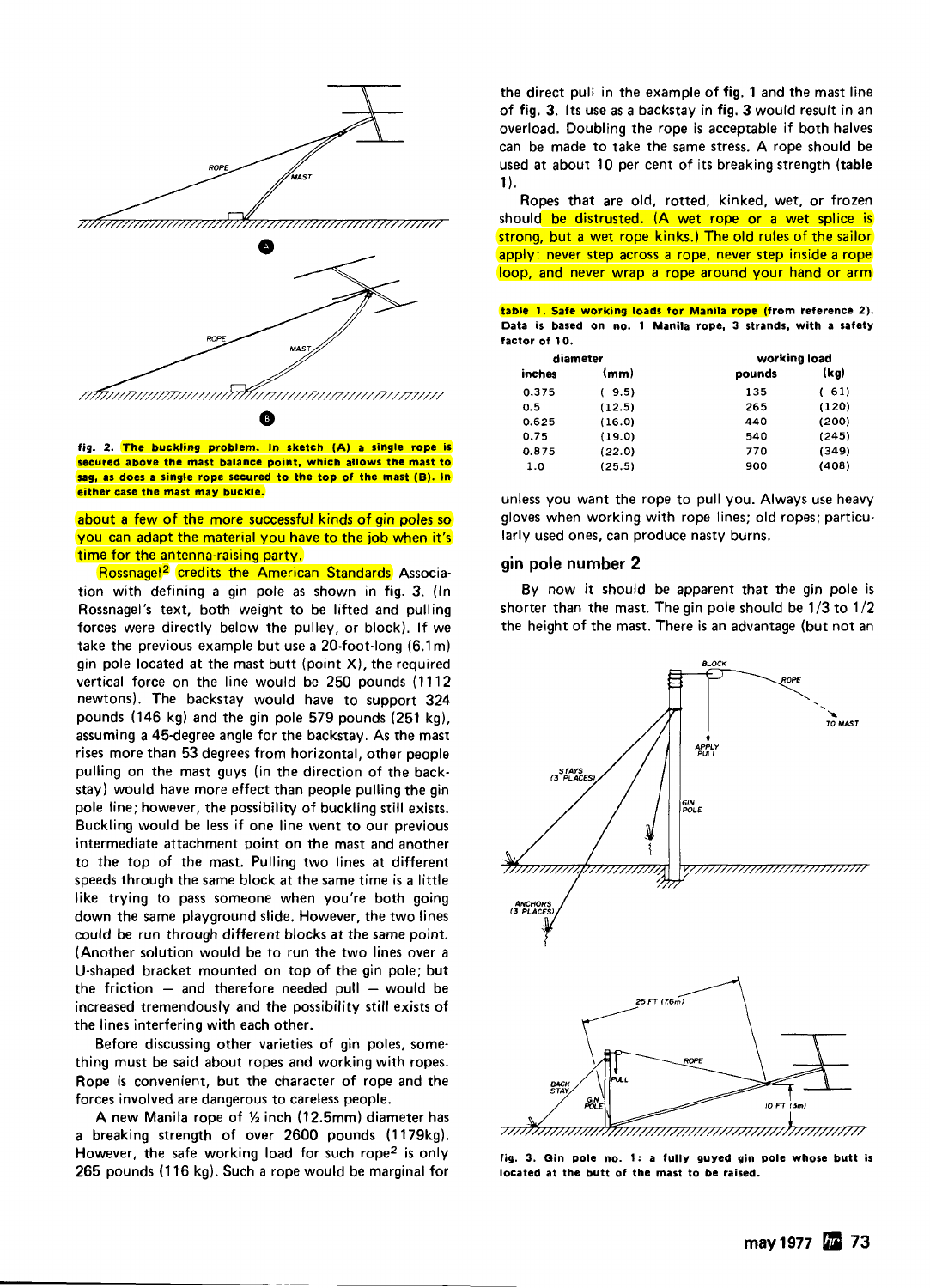

fig. 4. Gin pole no. 2: a fully guyed gin pole located some distance from the mast.

overriding one) in having the gin pole as high as the balance point on the mast.

In the first discussion it was assumed that the mast butt rested on the ground when the ladder support was used. If the support had been too close to the mast butt, the butt would have swung into the air, and the top of the mast would have crashed to earth. It's important that the gin-pole rope be fastened to a free mast above the balance point. This is what I meant when I said the butt end of the mast was supposed to be against the ground.

If the mast butt end is hinged to a heavy weight (such



fig. 5. Gin pole no. 3: a swinging gin pole with mast and pull ropes secured at the gin-pole top. Gin pole swings vertically. Side sway is prevented with guys or stays.

as a foundation for the mast), the gin-pole rope line may be attached to (or even slightly below) the balance point, although I wouldn't consider that a very good idea. If the mast is of uniform cross section and the mast carries no extra load on top, the balance point is in the center. Table 2 shows how the balance point moves on the mast as *n* changes. (n is the ratio of mast to top load, such as an antenna and rotator.) Thus if the mast weighs 4 times as much as the antenna and rotator, the balance point would be 60 per cent of the mast height. If the mast butt is larger than the top (and of the same general type of construction). the balance point would tend to be lower.

In the discussion of gin pole no. 1, pulling the rope is less effective when the mast rises to more than a certain angle. The reason is that the gin-pole rope tends to pull the mast down toward the gin pole rather than up into the air. This effect will be reduced if the gin-pole top is tilted somewhat away from the mast and the gin-pole butt likewise is moved back from the mast butt (fig. 4). The change of gin-pole position makes the first part of the mast raising harder but the last part easier. It does not cure the possibility of buckling, however.

While it's apparent that it's desirable to tie gin-pole ropes both at the top and slightly above the mast balance point, it may not be obvious what would be lifted by a single rope at each point in turn. On a perfectly stiff and uniform mast, a rope at the top would

table 2. Ratio of mast weight to top-load weight as a function of balance-point location of mast height.

| mast weight<br>top-load weight (n) | balance point<br>location<br>(% of mast height) |  |  |  |  |
|------------------------------------|-------------------------------------------------|--|--|--|--|
| 0.5                                | 83.4                                            |  |  |  |  |
| 1                                  | 75.0                                            |  |  |  |  |
| 2                                  | 66.7                                            |  |  |  |  |
| 3                                  | 62.5                                            |  |  |  |  |
| 4                                  | 60.0                                            |  |  |  |  |
| 5                                  | 58.3                                            |  |  |  |  |
| 6                                  | 57.1                                            |  |  |  |  |
| 7                                  | 56.3                                            |  |  |  |  |
| 8                                  | 55.6                                            |  |  |  |  |
| 9                                  | 55.0                                            |  |  |  |  |
| 10                                 | 54.5                                            |  |  |  |  |
|                                    |                                                 |  |  |  |  |

have to lift the top load and half of the mast weight. A rope at the balance point would lift the total weight of top load and mast. Thus the rope at the top may be considered to make up for the flexibility of the mast.

#### gin pole number 3

The swinging gin pole (fig. 5) has its bottom end pinned very close to the mast butt so that the top can swing downward as the rope is pulled. If the pull rope and two mast ropes are tied to the top of the gin pole, the mast will rise as the top of the gin pole is pulled down. The pulls at the top and slightly above the mast balance point will remain in good proportion so long as the mast butt is blocked so that the mast butt can move no further in the direction of the gin pole. (The ideal condition is when the mast butt and the gin-pole butt rotate around the same pin.) If the angle of the gin pole to the mast is 90 degrees (or a little less), the mast becomes vertical as the gin pole approaches the horizontal.

Note that the gin pole needs side strays anchored in line with the pin. This helps the gin pole to remain in a vertical plane. If the gin pole is narrow in the direction of the plane of movement, several sets of side stays along its height may help the gin pole bear much heavier loads.



fig. 6. Gin pole no. 4: A·frame swinging gin pole. The spread legs provide help against side sway and allow mast and gin·pole butts to line up. Tent pegs are used to butt mast and gin-pole assembly.